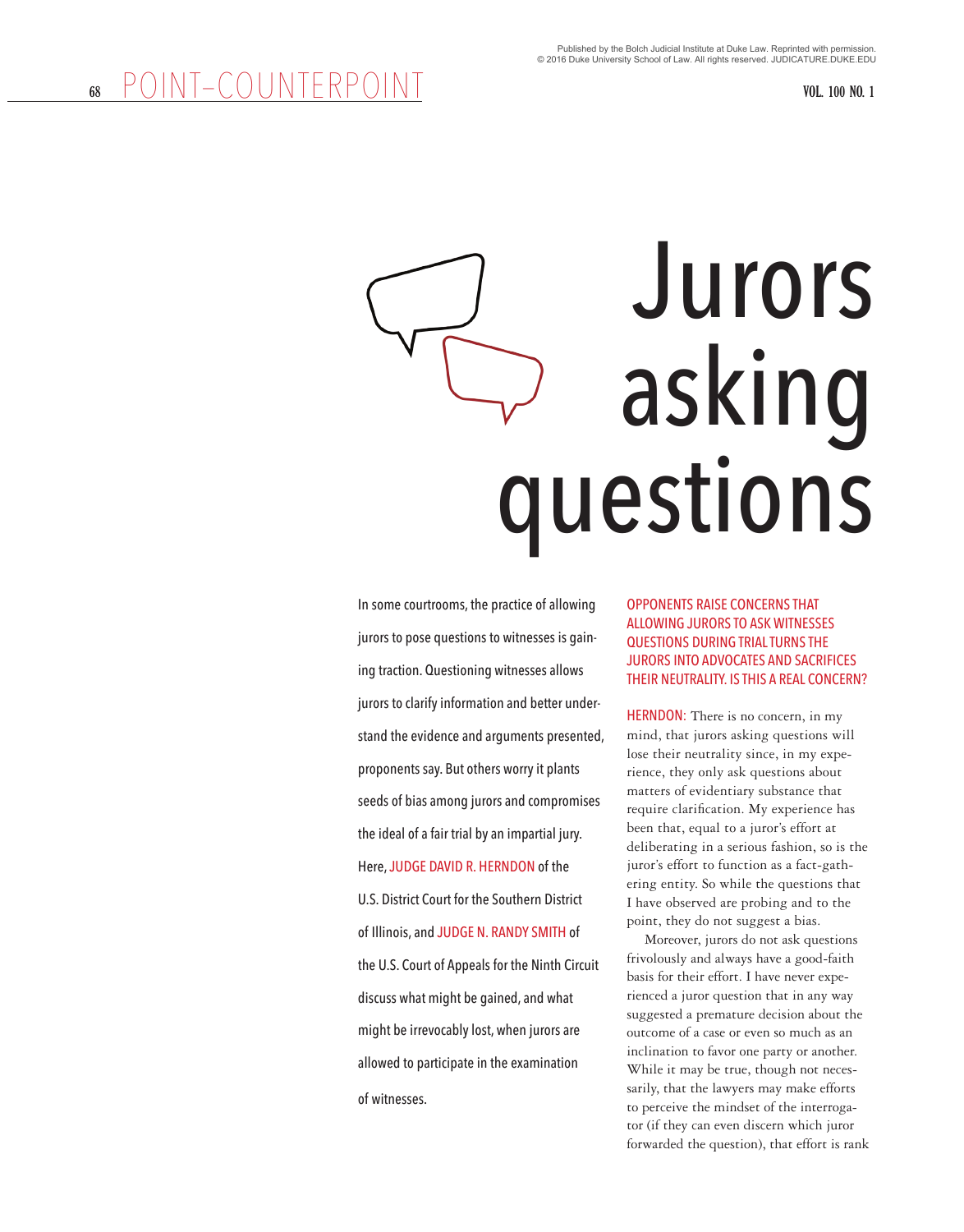Published by the Bolch Judicial Institute at Duke Law. Reprinted with permission.<br>© 2016 Duke University School of Law. All rights reserved. JUDICATURE.DUKE.EDU

#### **JUDICATURE 69**

speculation at best and far from guiding the inquisitive juror to a preconceived notion of how to determine the final outcome of the case.

Furthermore, I have never observed a juror nor perceived a question from a juror which was meant to try to persuade other jurors to one viewpoint or another. Even though some questions have been rejected as seeking irrelevant evidence or an answer that was previously elicited, no question was asked in a trial I presided over that was argumentative or was a leading question in the sense that it reflected a bias on the part of the interrogating juror.

SMITH: Absolutely. The Sixth Amendment "guarantees to the criminally accused a fair trial by a panel of impartial, 'indifferent' jurors."1 To implement such protection in jury trials, we begin with the voir dire process.2 Next, judges give jury instructions. Generally, trial judges in both civil and criminal actions admonish jurors to keep an open mind throughout the trial and to not jump to any conclusions before deliberations.3 If allowed to ask questions of witnesses, jurors likely will not remain neutral.4 By empowering jurors to ask questions, the court transforms the jurors into advocates, giving them the ability to pursue their own theories of the case, rather than impartially deciding the case on the evidence presented to them.<sup>5</sup> Jurors may give more weight to answers that were solicited by their questions than to evidence brought to light by the attorneys.6 Alternatively, jurors may overanalyze a judge's refusal to ask a juror's question. Although these potential problems may not have played out in any conspicuous manner in studies conducted on the effect of allowing jurors to ask questions,7 they remain real concerns that are not easily detectible.<sup>8</sup> Because juror questioning threatens jury neutrality, courts should conclude it is "ill-advised."9

# PROPONENTS BELIEVE THAT PERMITTING JURORS TO QUESTION WITNESSES DURING TRIAL INCREASES THEIR LEVEL OF ATTENTION AND INTEREST IN THE PROCEEDINGS, RESULT-ING IN BETTER DECISION-MAKING. WHAT IS YOUR VIEW?

". . . [W]hen doing exit interviews and asking how the jury felt about the ability to forward questions to the court for witnesses, jurors have confirmed that they felt more vested in the proceedings and that it made the trial even more interesting for them."

> "Jurors may give more weight to answers that were solicited by their questions than to evidence brought to light by the attorneys. Alternatively, jurors may overanalyze a judge's refusal to ask a juror's question. "

HERNDON: I have never perceived a difference in the demeanor of a jury that has been given the opportunity to ask questions and one that has not. However, when doing exit interviews and asking how the jury felt about the ability to forward questions to the court for witnesses, jurors have confirmed that they felt more vested in the proceedings and that it made the trial even more interesting for them because they knew that if a witness was not asked something they had at least a chance to ask that witness a question. One might surmise from those kinds of responses, though not "scientific" in any way, that a jury that is aware of the possibility of vicarious interrogation may well be more alert than one that is being spoonfed every question and answer.

My informal perception is that juries that are allowed to ask questions have more notetakers than those who are not. Consequently, it is my personal belief that a jury that is allowed to ask questions does have an increased level of attention compared with a jury that is not so allowed.

SMITH: It seems reasonable to argue that allowing jurors to ask questions will encourage jurors to be more attentive and interested in the proceedings. However, there are other methods — methods far less prejudicial — that can help jurors stay attentive and interested in proceedings without a need for juror questions. When I was a state district court judge, I employed several of these methods. First, I gave jurors the same (substantive) jury instructions before trial as those I gave at the end of trial, so the jurors would know what they were being asked to decide in advance of hearing the evidence. This allowed the jurors to ask me questions about the instructions before trial began and gave them context for the evidence they were about to hear. Second, I allowed jurors to take notes during trial.<sup>10</sup> Third, I emphasized to the jurors their importance to the judicial process and reemphasized this point daily throughout the trial. I accommodated the jurors by providing breaks when needed, along with snacks and beverages. I always tried to make them feel needed and appreciated. These practices ensured that the jurors remained involved and attentive throughout the proceedings. Even so, being more attentive may not equal being a better decision-maker,<sup>11</sup> and any benefit gained by having a more atten- 4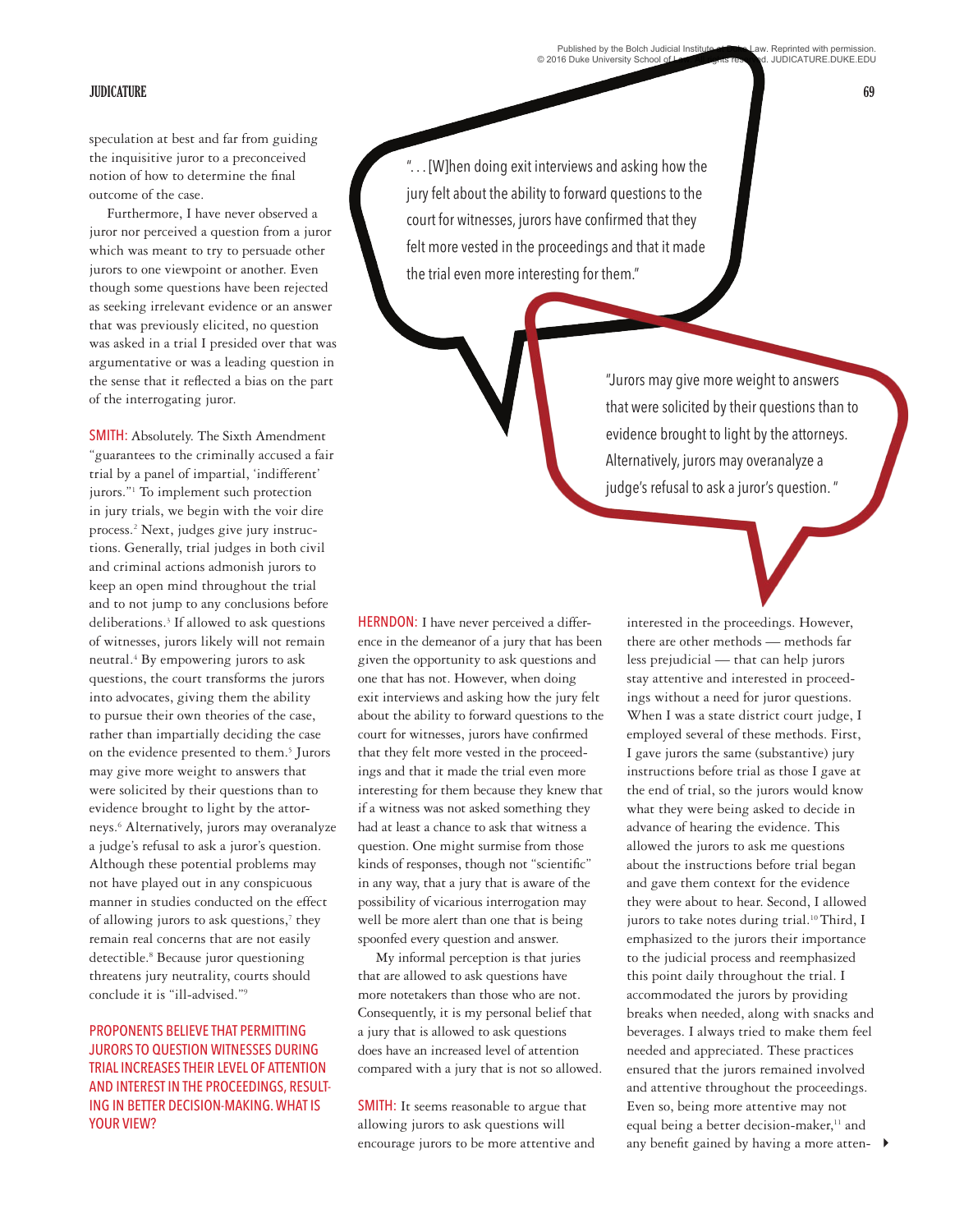**70 VOL. 100 NO. 1**

tive jury must be trumped by our interest in individual rights.<sup>12</sup>

### ALLOWING JURORS TO ASK WITNESSES QUESTIONS WILL INCREASE THE TIME SPENT IN TRIAL. HOW MUCH DELAY IS TYPICALLY EXPERIENCED USING THIS PROCEDURE?

HERNDON: There is very little delay caused by juror questions. Any delay occasioned by this process is clearly outweighed by its advantages. The first delay to consider is the three to five minutes it takes to explain the procedure to the jury. I have never experienced a trial where the jury asked every witness questions. In fact, even though they were instructed on the procedure, I have had many juries simply not ask a single question.

Even for the juries that are fairly active interrogators, it is usually one or two jurors who take the lead in forwarding questions.

The procedure I employ, which seems to be common, is quite seamless. For each witness, at the completion of all attorney questioning, I turn to the jury to ask if there are any questions. Often by that time or immediately upon my inquiry, the jurors pass their written questions to the

designated end of the jury box where either my law clerk or clerk gathers the notes. Upon handing the notes to me, I meet counsel at the sidebar whereupon a brief discussion occurs, on the record, to determine if the questions are proper or whether counsel or I have objections that need to be ruled upon. Alternatively, the questions may be reformed in some manner, without changing their essential meaning, to place them in proper form. If the questions are to be asked, I ask the witness the questions. Counsel are allowed to ask follow-up questions strictly within the scope of the juror questions.

Keeping in mind that jurors are typically reserved in asking questions, I have never had a trial that was delayed in any appreciable amount by juror questions.

SMITH: As an appellate court judge, I can only speculate as to how much time juror questions add to trials.13 However, reports show that the amount of time added to trial by juror questions can be significant and depends on the complexity of the subject matter and the number of witnesses at the trial.<sup>14</sup> From my experience, increasing the time any juror needs

> to spend away from his daily life is a far bigger burden to the average juror than not allowing the juror to ask questions.15 Extended trials can also mean needlessly excessive costs for the court and the parties.<sup>16</sup>

"The greatest advantage in allowing juror questions is that if a juror is truly confused about some bit of testimony, they have the opportunity

to clarify the evidence in his or her own mind while that witness is still on the stand."

## SHOULD THE OPPORTUNITY TO QUESTION WITNESSES BE EXTENDED TO JURORS IN EVERY CIVIL CASE OR DOES THE PROCEDURE MAKE MORE SENSE FOR SPECIFIC TYPES OF CASES?

HERNDON: When I first started the practice of juror questions, upon my arrival on the federal bench in 1998, I restricted the practice to those civil cases which anyone would recognize as the more complex and difficult cases. The theory being that the complexity of the case provided incentive to the court and counsel to ensure that the jury had a complete understanding of the evidence in the case.

As time progressed and the procedure worked well and was so well received by counsel, I expanded its use to all civil cases. My experience with the procedure has been uniform regardless of whether the case is simple or complex. The number of questions and demeanor of the jury relative to the procedure are the same. Circuit acceptance of the procedure varies around the nation, but the focus is largely on the procedure followed by the court in taking and processing the questions from the jury. It is unlikely that any circuit or judge would permit a juror to simply stand up and interrogate a witness unfettered. I follow the procedure in both civil cases and criminal cases of discussing the availability of juror questions and the procedure to be followed pretrial and allowing each side to make objections to either. Parties simply do not object and most simply offer their preference for the availability of the opportunity for the jurors to participate. No lawyer has objected to the procedure outlined above or suggested an alternative procedure.

SMITH: Parties have enough issues about which to litigate without splitting hairs between types of civil cases in which courts should allow juror questioning. Some may argue that allowing jurors to ask questions helps the jurors clarify evidence in complex civil litigation. However, I respond by again noting that, although jurors report being more comfortable with the facts and issues after asking questions,<sup>17</sup> they do not necessarily understand the facts and issues better.<sup>18</sup>

"By allowing jurors to question witnesses, the burden of proof is shifted away from the otherwise burdened party in violation of the defendant's due process rights."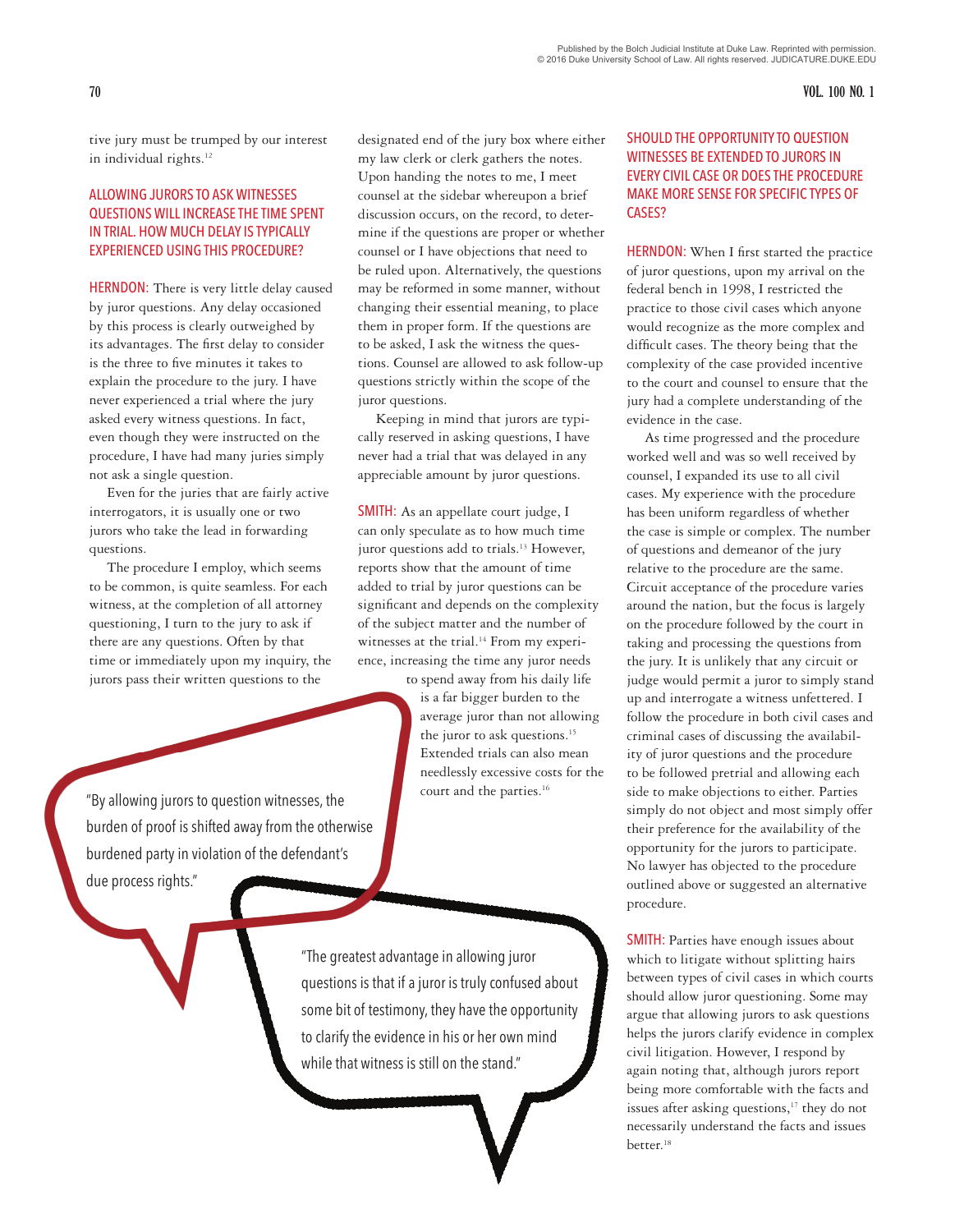#### **JUDICATURE 71**

# IS THERE ANY REASON TO LIMIT THE OPPORTU-NITY TO QUESTION WITNESSES IN CIVIL CASES ONLY AND NOT PERMIT JUROR QUESTIONING IN CRIMINAL CASES?

HERNDON: I evolved to a position of not limiting the opportunity for jurors to ask questions in only civil questions and use of the procedure in criminal cases as well. I always ask if there are any objections to the procedure and have not once had anyone verbalize an objection to the procedure in a criminal case.

Once as a visiting judge in another district, both counsel advised that they understood I employed the procedure in criminal cases and were looking forward to it since no judge in that district utilized it. When I expressed concern about the logistics of doing so given the physical dimensions of the courtroom, each counsel began suggesting alternatives until we all agreed upon one that we believed would accommodate the process.

I do employ an extra step in the procedure for criminal cases, which is to have defense counsel take all juror questions to the client so counsel can state on the record (at the sidebar out of the hearing of the jury) whether he objects to the question(s) following his conference with his client and whether he cares to include his client's position or not. A criminal defendant certainly does not have that luxury with every question in open court during regular interrogation, but it is an added protection out of an abundance of caution for this particular procedure.

In all my experience in allowing jurors to ask questions in criminal cases, I have never experienced a juror asking a question that in any way suggested that the juror challenged the defendant's right to a trial and in doing so was sacrificing his or her Fifth Amendment rights or any other constitutional right for that matter. Most judges who express hesitation about the practice, as a reflexive reaction it seems to me, cite concerns about the defendant's Fifth Amendment rights in rejecting the possibility. Following the procedures outlined herein, I submit, fully protects the defendant's constitutional rights.

SMITH: This question confirms the risk of this practice. I agree that criminal defendants risk the greatest prejudice because criminal trials generally involve higher burdens of proof and higher stakes. However, "[e]ncouraging jury questions . . . simply leads to being innovative solely for the sake of innovation."19 Civil parties, some of whom have as much at stake in trial as a criminal defendant, should not be guinea pigs for a practice we don't trust in the criminal field.

# WHAT IS THE GREATEST ADVANTAGE AND WHAT IS THE WORST DISADVANTAGE WITH ALLOWING JUROR QUESTIONING OF WITNESSES DURING TRIAL?

HERNDON: The greatest advantage in allowing juror questions is that if a juror is truly confused about some bit of testimony, they have the opportunity to clarify the evidence in his or her own mind while that witness is still on the stand. In this way, we reduce the chance of one or more than one juror discussing the case with some lack of clarity. Perhaps one could argue that the time spent at the sidebar discussing juror's questions is simply too much or that there is risk in the jury asking about matters that are not in evidence for a very good reason whether that is legal or strategic.

SMITH: Only one person benefits from juror questions: the attorney with the burden of proof. This individual is able to listen to juror questions, understand the jurors' thoughts and concerns, and modify his or her strategy accordingly.<sup>20</sup>

The greatest disadvantage in allowing juror questioning is the potential for diminishing the burden of proof in both criminal and civil cases. Who bears the burden of proof in an action is not a mere formality. "The allocation of the burden of proof reflects a societal judgment about how the risk of error should be distributed between litigants."21 By allowing jurors to question witnesses, the burden of proof is shifted away from the otherwise burdened party in violation of the defendant's due process rights.<sup>22</sup>

#### CONCLUDING REMARKS

HERNDON: In conclusion, I am quite sold on the procedure. With overwhelmingly positive feedback from practitioners and jurors alike, together with the lack of a truly valid argument that the process constitutes a waste of time, one seems hard put to make a strong argument against the procedure. Even assuming that not every jury will adopt the procedure enthusiastically, there is no reason to refrain from offering it.

SMITH: The foundation of American adjudication is its adversarial nature. We embrace this system as the best means of arriving at the truth, $23$  while still protecting a party's rights.<sup>24</sup> Prior to trial, each party reviews the evidence, chooses its arguments, and then presents its best case to the jury. We adopted this system in lieu of the more antiquated inquisitorial system to protect individual rights and promote impartial juries.<sup>25</sup> The mere fact that we are now asking whether juries should be allowed to abandon their impartial roles as fact-finders and revert to their inquisitorial ancestors illustrates a dangerous disregard for the fundamental principles of American jurisprudence.

Today, seven states require courts to allow jurors to ask questions in civil cases, three require courts to allow the practice in criminal cases, and numerous states permit the practice in both civil and criminal cases.26 However, five states prohibit juror questions in both civil and criminal trials<sup>27</sup> and an additional four states prohibit the practice in criminal trials only.<sup>28</sup> Although some may argue that juror questioning results in better and more just verdicts, that position ignores the adversary legal system in this country. Justice Black puts this framework in mind:

The Framers were well aware of the awesome investigative and prosecutorial powers of government and it was in order to limit those powers that they spelled out in detail in the Constitution the procedure to be followed in criminal trials. A defendant, they said, is entitled to notice of the charges against him, trial by jury, the right to counsel for  $\qquad \blacktriangleright$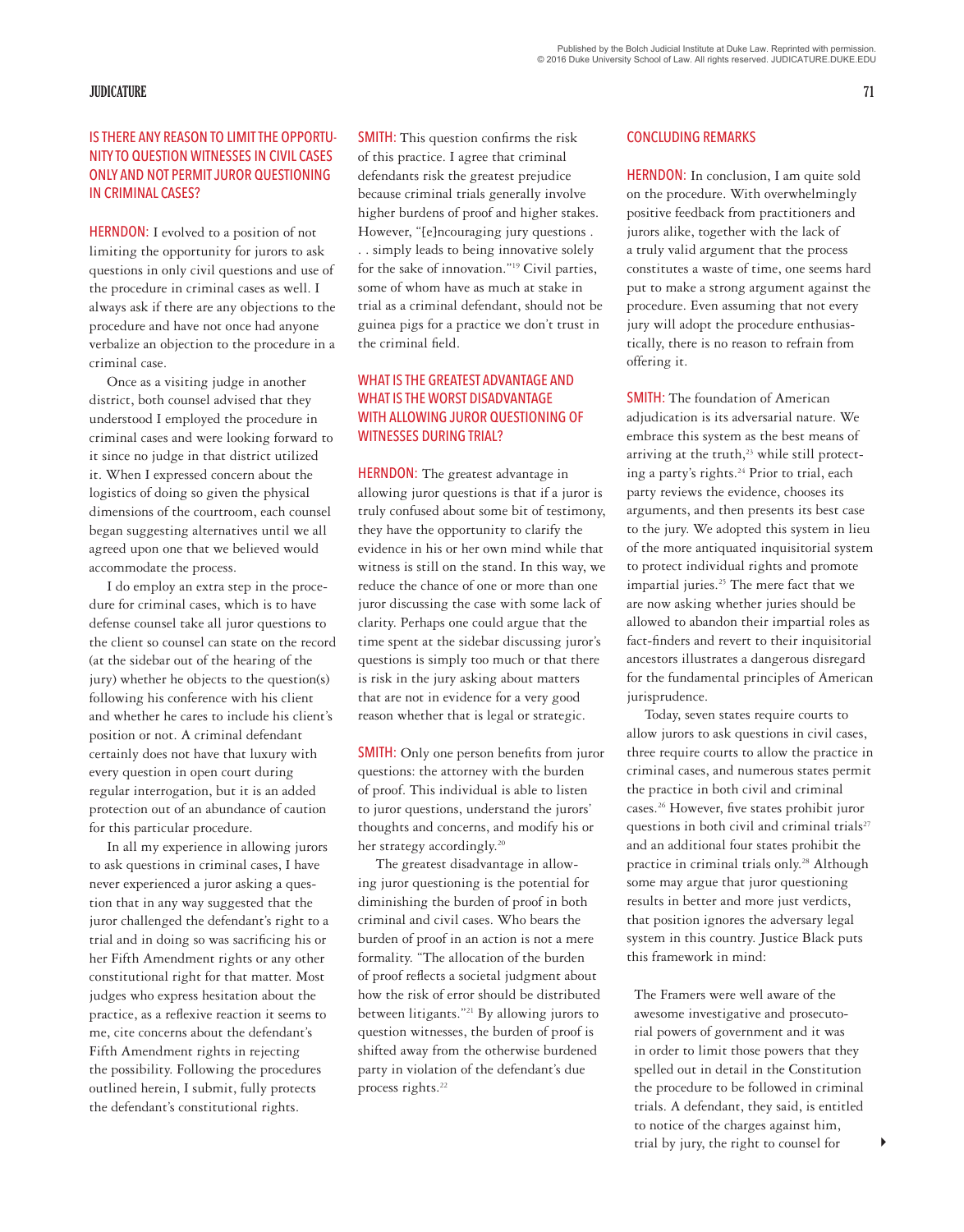his defense, the right to confront and cross-examine witnesses, the right to call witnesses in his own behalf, and the right not to be a witness against himself. All of these rights are designed to shield the defendant against state power. None are designed to make convictions easier and taken together they clearly indicate that in our system the *entire burden of proving criminal activity rests on the State.* The defendant, under our Constitution, . . . has an absolute, unqualified right to compel the State to investigate its own case, find its own witnesses, prove its own facts, and convince the jury though its own resources. Throughout the process the defendant has a fundamental right to remain silent, in effect challenging the State at every point to: "Prove it!" . . .

A criminal trial is in part a search for truth. But it is also a system designed to protect "freedom" by insuring that no one is criminally punished unless *the State* has first succeeded in the admittedly difficult task of convincing a jury that the defendant is guilty. That task is made more difficult by the Bill of Rights, and the Fifth Amendment may be one of the most difficult of the barriers to surmount. The Framers decided that the benefits to be derived from the kind of trial required by the Bill of Rights were well worth any loss in "efficiency" that resulted.<sup>29</sup>

The framework upon which America's judicial system was formed is destroyed when jurors can step into the role of prosecutor. This practice is not supported by the Constitution. Nor is the practice less unsavory in civil cases where the parties' risks and considerations in pursuing a jury trial may be altered by the jury itself.

<sup>3</sup> In Idaho, both our criminal and civil jury instructions contain such admonitions. *See* Idaho Crim. Jury Instr. 108, 204; Idaho Civ. Jury Instr. 1.03, 103.1, 1.13, 1.13.1.

Unlike judges, jurors are not trained to remain neutral in their questioning. *See DeBenedetto v. Goodyear Tire & Rubber Co.*, 754 F.2d 512, 516

(4th Cir. 1985) ("One simply cannot compare the questioning by the trial judge — who is trained in the law and instructed to 'see that justice is done' — with the questioning by members of the jury — who are untutored in the law, and instructed to sit as a neutral fact-finding body. . . . [T]he practice of juror questioning is fraught with dangers which can undermine the orderly progress of the trial to verdict. . . . Since jurors generally are not trained in the law, the potential risk that a juror question will be improper or prejudicial is simply greater than a trial court should take . . . .").

- <sup>5</sup> *See* Alayna Jehle & Monica K. Miller, *Controversy in the Courtroom: Implications of Allowing Jurors to Question Witnesses*, 32 Wm. Mitchell L. Rev. 27, 47–48 (2005); *Morrison v. State*, 845 S.W.2d 882, 885–87 (Tex. Crim. App. 1993) ("To allow active juror participation in the presentation of evidence encourages jurors to depart from their role as passive listeners and assume an active adversarial or inquisitorial stance. Such participation inevitably leads the inquirer to draw conclusions or settle on a given legal theory before the parties have completed their presentations, and before the court has instructed the jury on the law of the case."); *United States v. Johnson*, 892 F.2d 707, 713 (8th Cir. 1989) ("The fundamental problem with juror questions lies in the gross distortion of the adversary system and the misconception of the role of the jury as a neutral factfinder in the adversary process."). *Cf.* FED. R. EVID. 614(b) advisory committee's note to 1972 amendment ("The authority is, of course, abused when the judge abandons his proper role and assumes that of advocate . . . .").
- <sup>6</sup> *See* Shari Seidman Diamond, Mary R. Rose, Beth Murphy & Sven Smith, *Juror Questions During Trial: A Window into Juror Thinking*, 59 VAND. L. REV. 1927, 1943 (2006) (noting that in a study of 50 jury deliberations, "the jurors explicitly referred to 11% of the questions they submitted.").
- <sup>7</sup> *See* Larry Heuer & Steven Penrod, *Juror Notetaking and Question Asking During Trials: A National Field Experiment*, 18 L. & Hum. Behav. 121, 146–47 (1994) (concluding that jurors who are allowed to ask questions "do not become advocates rather than neutrals," "[do] not draw inappropriate inferences from unanswered questions," and "do not over emphasize their own questions and answers at the expense of other evidence presented during the trial.").
- <sup>8</sup> Studies showing that jurors are not prejudiced by asking questions, such as that reported in *supra* note 7, require jurors to self-report. Self-reported data "must be interpreted cautiously" as it is inherently biased. *See* Heuer & Penrod, *supra* note 7, at 149.
- <sup>9</sup> *United States v. Rawlings*, 522 F.3d 304, 409–10 (D.C. Cir. 2008) (citing cases).
- <sup>10</sup> When done properly, permitting jurors to take notes can help jurors refresh their memories,

focus their concentration on the proceedings, and "prevent their attention from wandering." *United States v. Maclean*, 578 F.2d 64, 66 (3d Cir. 1978).

- <sup>11</sup> *See* Heuer & Penrod, *supra* note 7, at 143 (explaining that, based on a study of 71 trials in which juror questions were permitted, "[j] uror questions [did] not clearly help get to the truth."); *Morrison*, 845 S.W.2d 882 (rejecting the argument that juror questions improve jurors' ability to seek out the truth).
- <sup>12</sup> *See Morrison*, 845 S.W.2d at 884 ("Due process and those individual rights that are fundamental to our quality of life coexist with, and at times override, the truth-finding function.").
- <sup>13</sup> Although I have also served as a state district court judge, I never permitted juror questions in my trials. Therefore, I have no experience from which to draw my answer.
- <sup>14</sup> Some reports show that juror questions typically add only 30 minutes in trial time. *See* Ryan J. Winter, *Does the Jury Have Questions for the Witness?*, 45 Monitor on Psychology 22, 22 (2014). However, in high-profile criminal cases, such as that of James Holmes (theater shooter in Colorado), the time added is far more significant. *See* Sadie Gurman, *Jurors' Questions Aim at Heart of Theater Shooting Trial*, Associated Press (May 12, 2015, 2:30 PM), http:// www.salon.com/2015/05/12/jurors\_questions\_ aim\_at\_heart\_of\_theater\_shooting\_trial/ (jurors asked more than 100 questions of witnesses during the first two weeks of trial). In the trial for Jodi Arias (woman who brutally murdered her boyfriend in Arizona), jurors asked Arias more than 150 questions, adding three days to her trial. See Warren Moise, *The Arizona Jury Reform Project Meets Pretty Miss Jodi Arias*, 25 S.C. Law. 12, 13 (2013) (Arias testified for 18 days); Crimesider Staff, *Jodi Arias Trial Update: Woman Charged in Ex-Boyfriend's Murder Hit with 150 Questions from Jury*, CBS News (Mar. 7, 2013, 12:58 PM), http://www.cbsnews.com/ news/jodi-arias-trial-update-woman-charged-inex-boyfriends-murder-hit-with-150-questionsfrom-jury/ (juror questioning began after Arias's 15th day on the stand).
- <sup>15</sup> As a state district court judge, the primary complaint I received from jurors was the amount of time they had to take away from their lives. Most jurors want the trial to end as quickly as justice allows. Why annoy those jurors to accommodate the few who are plagued with questions?
- <sup>16</sup> *Expert Witness Fee Study*, SEAK, http://www. seak.com/expert- witness-fee-study/ (last visited Dec. 11, 2015) (noting a high of \$7,500/hour for in-court expert testimony with an average fee for non-medical experts at \$248/hr and for medical experts at \$555/hr); *see also* Ariz. Rev. STAT. § 21-222 (Arizona's lengthy trial fund allows employed jurors, who serve more than five days, to receive \$40 to \$300 per day).

<sup>1</sup>*Irvin v. Dowd*, 366 U.S. 717, 722 (1961).

<sup>2</sup> *See id*. at 724–28.